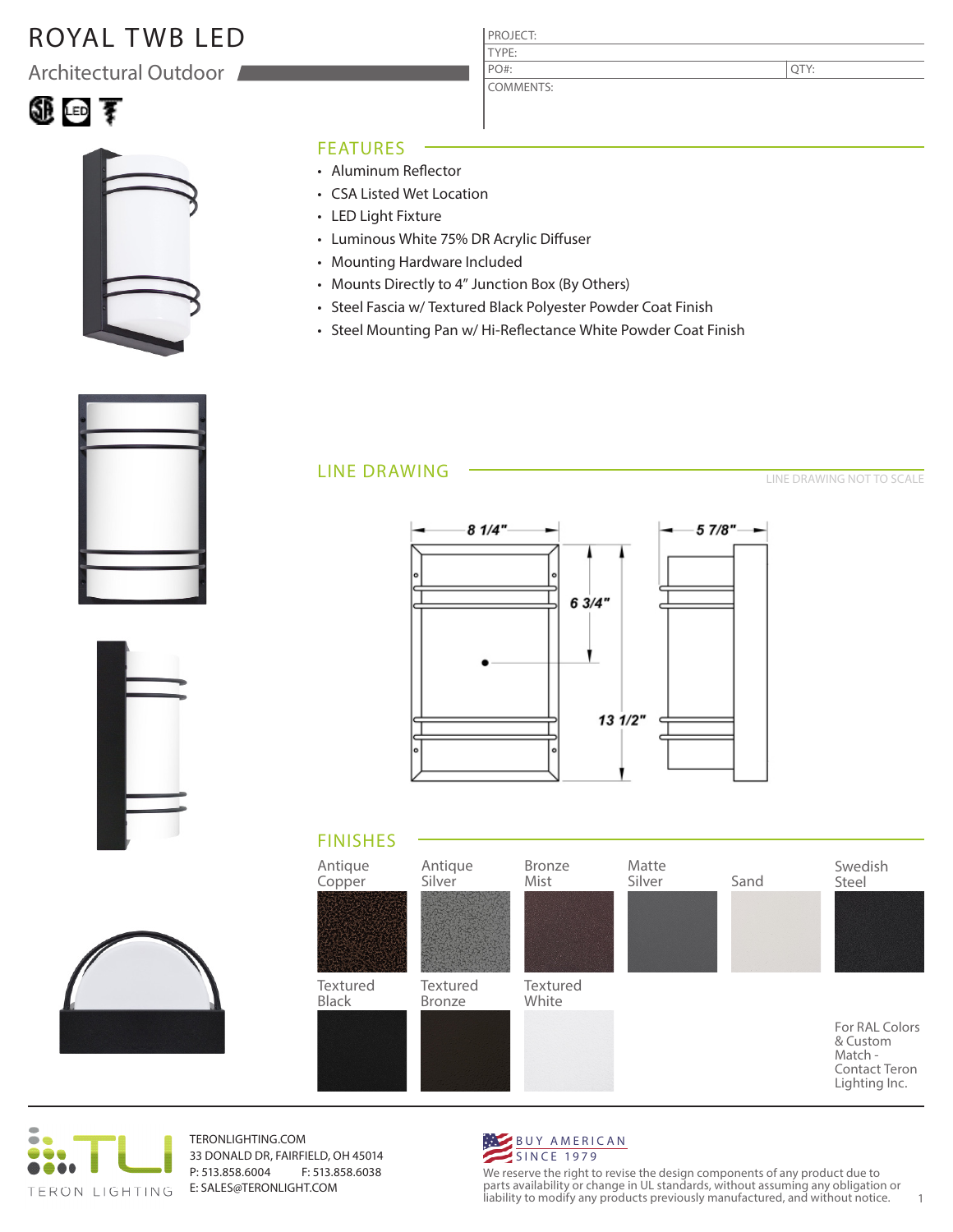## ROYAL TWB LED

Architectural Outdoor

# 699 1880 李

#### PROJECT: TYPE: COMMENTS: PO#:  $\vert$  QTY:

PRODUCT CODE SOURCE/WATTAGE VOLTAGE DIMMING DRIVER ORDER INFO Fixture Core RL - Royal L15.0-TE600 - 15.0W @ 600mA ELV Dimming Driver L18.0-TE700 - 18.0W @ 700mA ELV Dimming Driver L18.0-ZE700 - 18.0W @ 700mA Line Voltage 4-Wire Dimming Driver (Dimmable 0 - 10V) 120V 277V (50 / 60Hz) Not Applicable L15.0-TE600 120V Not Applicable

Example  $\wedge$  (may not represent a manufacturable product)

#### TRIM  $\vert$  Finish  $\vert$  Color Temp  $\vert$  Options ORDER INFO Aesthetics & Options PROD SOURCE Example ^ (may not represent a manufacturable product) 30K - 3000K Color Temp 35K - 3500K Color Temp 40K - 4000K Color Temp F - Fused TP - Tamper Resistant Screws SPD – Surge Protection Device AC - Antique Copper AS - Antique Silver BT - Bronze Mist SM - Matte Silver SN - Sand SW - Swedish Steel TB - Textured Black (Standard) AC 30K F RL 2.5.0 L18.0 • 30K - 3000K Color Temp • 2048 LED Source Lumens • 136.5 LED Source Lumans Per Watt • 30K - 3000K Color Temp • 2390 LED Source Lumens • 132.8 LED Source Lumans Per Watt BZ - Textured Bronze TW - Textured White TWB TWB

| REPLACEMENT PART             | <b>PART NO</b> | <b>NOTES</b>                                                                        |
|------------------------------|----------------|-------------------------------------------------------------------------------------|
| White 75% DR Acrylic<br>Lens | 3051060        | Don't see the configuration you are looking for?<br>Call us today at (513) 858-6004 |



TERONLIGHTING.COM 33 DONALD DR, FAIRFIELD, OH 45014 P: 513.858.6004 F: 513.858.6038 E: SALES@TERONLIGHT.COM



We reserve the right to revise the design components of any product due to parts availability or change in UL standards, without assuming any obligation or liability to modify any products previously manufactured, and without notice. 2